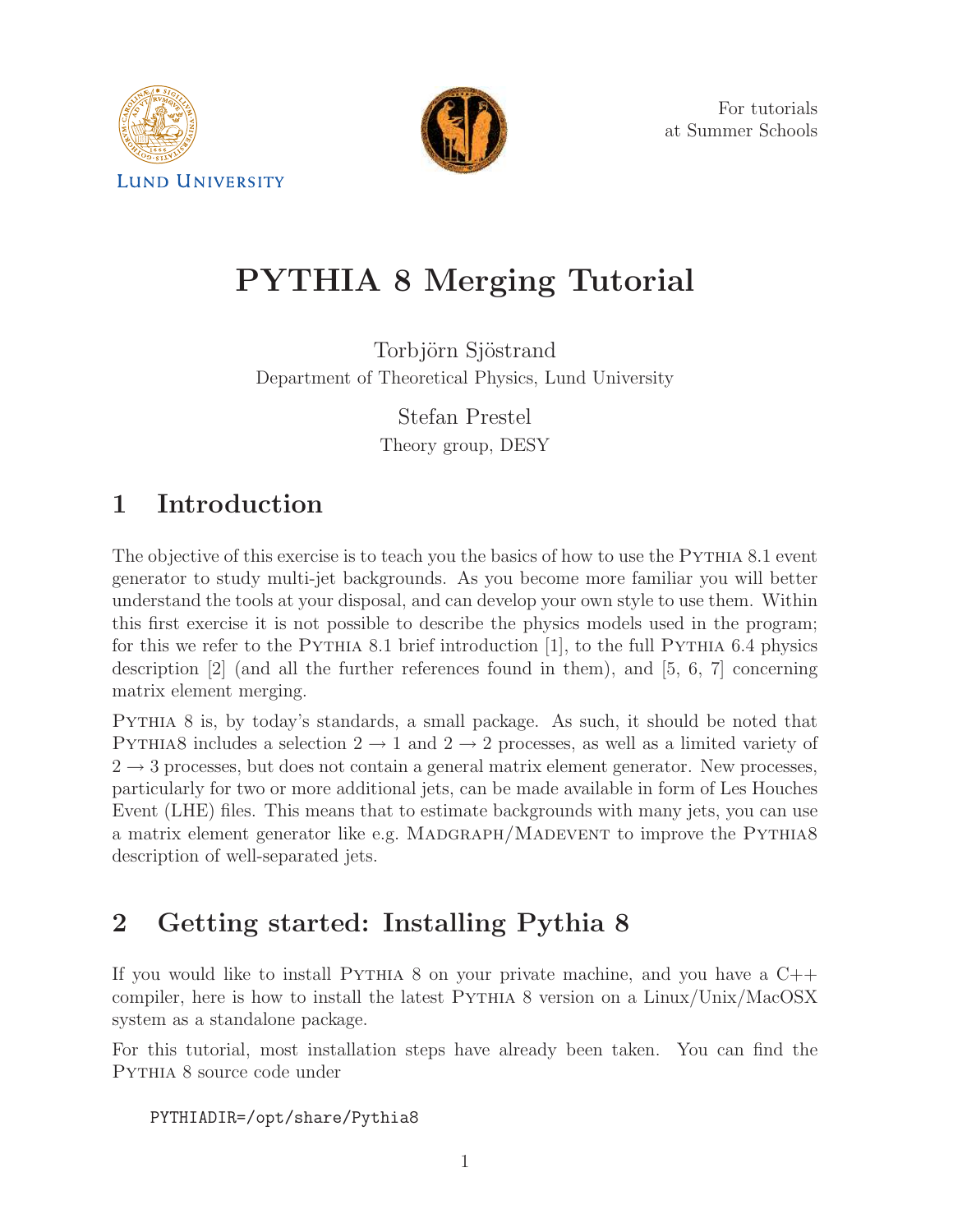on your virtual machine. Pythia 8 has been installed so that you can directly change into one of the tutorial directories

```
INTRODIR=~/tutorials/intro/pythia
HIGGSDIR=~/tutorials/higgs/pythia
BOOSTDIR=~/tutorials/boost/pythia
```
and start directly with Step 6 below. Alternatively, the following steps allow you to install Pythia 8 from the source code on your private computer.

While PYTHIA can be run standalone, it can also be interfaced with a set of other libraries. One example is HepMC, which is the standard format used by experimentalists to store generated events. Since the the location of external libraries is naturally installationdependent, it is not possible to give a fool-proof linking procedure, but some hints are given below.

1. In a browser, go to

http://www.thep.lu.se/∼torbjorn/Pythia.html

2. Download the (current) program package

pythia81xx.tgz

to a directory of your choice (e.g. by right-clicking on the link).

3. In a terminal window, cd to where pythia81xx.tgz was downloaded, and type

```
tar xvfz pythia81xx.tgz
```
This will create a new (sub)directory pythia81xx where all the PYTHIA 8 source files are now ready and unpacked. From now on, we will call this directory<sup>1</sup> PYTHIADIR.

4. Move to this directory (cd \$PYTHIADIR). If you are only interested in directly producing plots from Pythia event records, you can directly go to the next step. If you want to produce and store HepMC event output, configure the program in preparation for the compilation by typing

```
./configure --with-hepmc=$HEPMC_PATH
```
where the directory-tree \$HEPMC\_PATH would depend on your local HEPMC installation. Should configure not recognise the version number you can supply that with an optional argument, like

```
./configure --with-hepmc=$HEPMC_PATH--with-hepmcversion=2.06.06
```
For this tutorial, we will use a trick to keep the size of inputs small: We will allow Pythia to read compressed Les Houches event files. For this, configure Pythia with the options

<sup>&</sup>lt;sup>1</sup>On your virtual machine, you can find the PYTHIA 8 source files under /opt/share/Pythia8.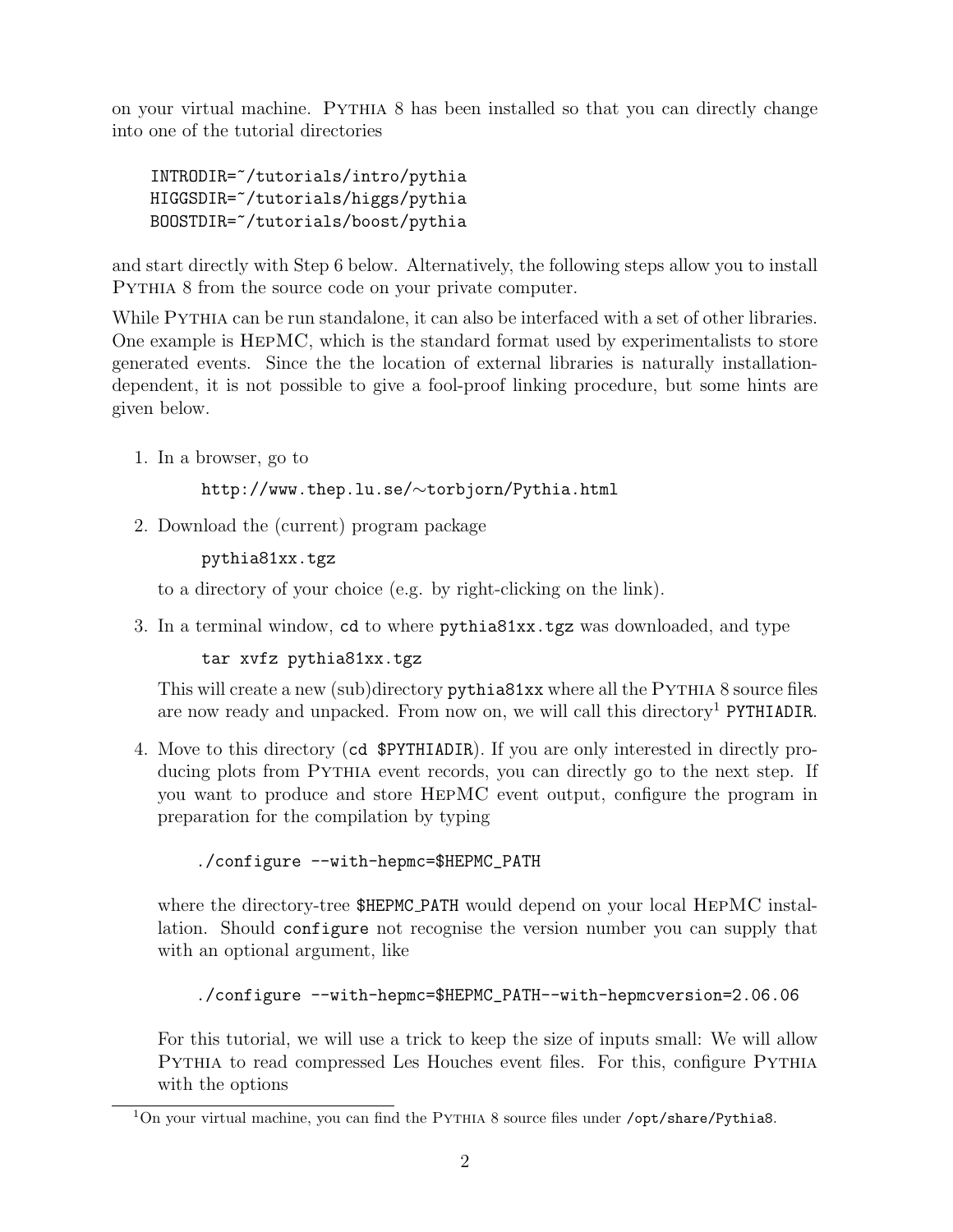```
./configure --enable-gzip --with-boost=$BOOST_PATH \
  --with-zlib=$ZLIB_PATH --with-hepmc=$HEPMC_PATH \
  --with-hepmcversion=2.06.06
```
in order to link to the gzip and boost libraries. For this school, you can use

BOOST\_PATH=/opt ZLIB\_PATH=/opt/lib/i386-linux-gnu HEPMC\_PATH=/opt

- 5. Do a make. This will take 2–3 minutes (computer-dependent). The Pythia 8 libraries are now compiled and ready for physics.
- 6. For test runs, cd to the examples/ subdirectory, or one of the tutorial directories. An 1s reveals a list of programs, mainNN, with NN from 01 through 90. These example programs each illustrate an aspect of PYTHIA 8. For a list of what they do, see the README file in the same directory or look at the online documentation. Initially only compile one or two of them to check that the installation works. Once you have worked your way though the introductory exercises in the next sections you can return and study the programs and their output in more detail. If you want to produce HepMC output when installing Pythia 8 for the source code, do either of

source config.csh source config.sh

the former when you use the csh or tcsh shells, otherwise the latter. (Use echo \$SHELL if uncertain.). If you are not interested in HepMC, this step can be skipped. To execute one of the test programs, do

make mainNN ./mainNN.exe

The output is now just written to the terminal, stdout. To save the output to a file instead, do ./mainNN.exe > mainNN.out, after which you can study the test output at leisure by opening mainNN.out. See Appendix A for an explanation of the event record that is listed in several of the runs.

7. If you open the file

\$PYTHIADIR/htmldoc/Welcome.html

you will gain access to the online manual, where all available methods and parameters are described. Use the left-column index to navigate among the topics, which are then displayed in the larger right-hand field.

To produce a matrix-element improved prediction with Pythia 8, you will also need to supply Les Houches Event (LHE) files as input. You will have to generate these yourself, with your own cuts, and your preferred matrix element generator. For the sake of this introductory tutorial, we supply sample LHE files. These can be mounted by executing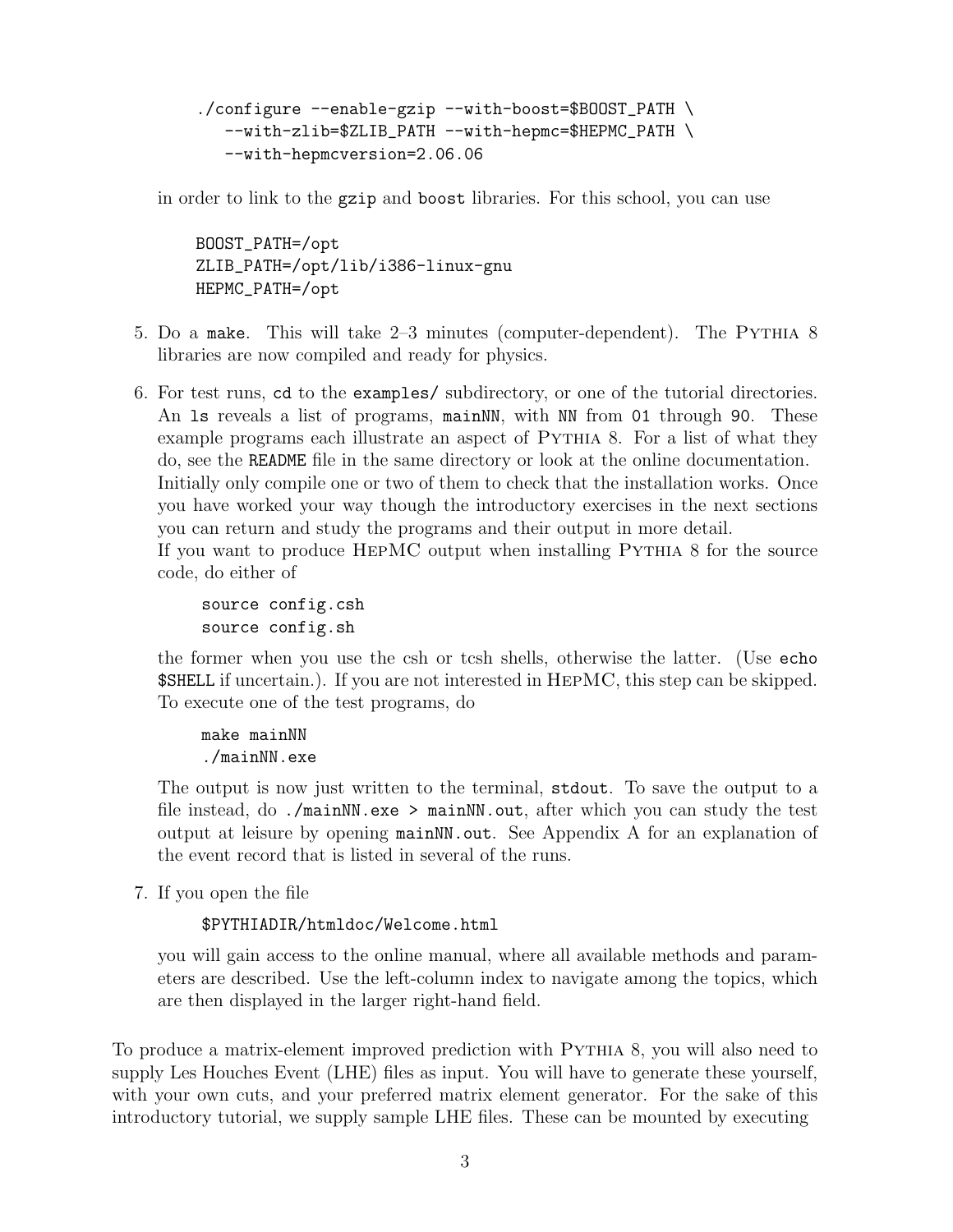./mountSamples.sh

in the ~tutorial directory. Then, you'll find (links to) Les Houches files, which can be used as input for the programs you will develop in this tutorial. The names of the files reflect the process and the generation settings<sup>2</sup>

```
ggh cc tree 0.lhe.gz: pp \rightarrow H (leading order, \mu_f = m_H, \mu_r = m_H)
ggh 11 tree 0.1he.gz: pp \rightarrow H (leading order, \mu_f = \frac{1}{2}m_H, \mu_r = \frac{1}{2}m_H)
ggh cc tree 1.lhe.gz: pp \rightarrow H + 1 parton (leading order, \mu_f = m_H, \mu_r = m_H)
ggh hh tree 1.lhe.gz: pp \rightarrow H + 1 parton (leading order, \mu_f = 2m_H, \mu_r = 2m_H)
. . .
```
These files come with no guarantees and should only be used for this tutorial. for the first part of the tutorial, you can stick to the input events generated with  $\mu_f = m_\text{H}$  and  $\mu_r = m_H$ , i.e. the "ggh\_cc"-files.

### 3 Pythia 8 standalone

When using PYTHIA, you are expected to write the main program yourself, for maximal flexibility and power. Several examples of such main programs are included with the code, to illustrate common tasks and help getting started. You will also see how the parameters of a run can be read in from a file, so that the main program can be kept fixed. Many of the provided main programs therefore allow you to create executables that can be used for different physics studies without recompilation, but potentially at the cost of some flexibility.

#### 3.1 Simple LHC Events

The focus of the next sessions will be on extracting signals from Standard Model backgrounds. So, to get to know the PYTHIA 8 syntax, we will generate one  $pp \rightarrow H + jets$ event at the LHC, using PYTHIA standalone to produce all jets.

Open a new file mymain.cc in the INTRODIR subdirectory with a text editor, e.g. Emacs. Then type the following lines (here with explanatory comments added)<sup>3</sup>:

```
// Headers and Namespaces.
#include "Pythia.h" // Include Pythia headers.
using namespace Pythia8; // Let Pythia8:: be implicit.
int main() { // Begin main program.
 // Set up generation.
 // Declare Pythia object
```
<sup>2</sup>The usage of the different input files will be explained in the text.

<sup>3</sup>Experienced Pythia 8 users might be surprised by the initialisation on a Les Houches reader object. Using this slightly more complicated initialisation, gzip-compressed files will become readable.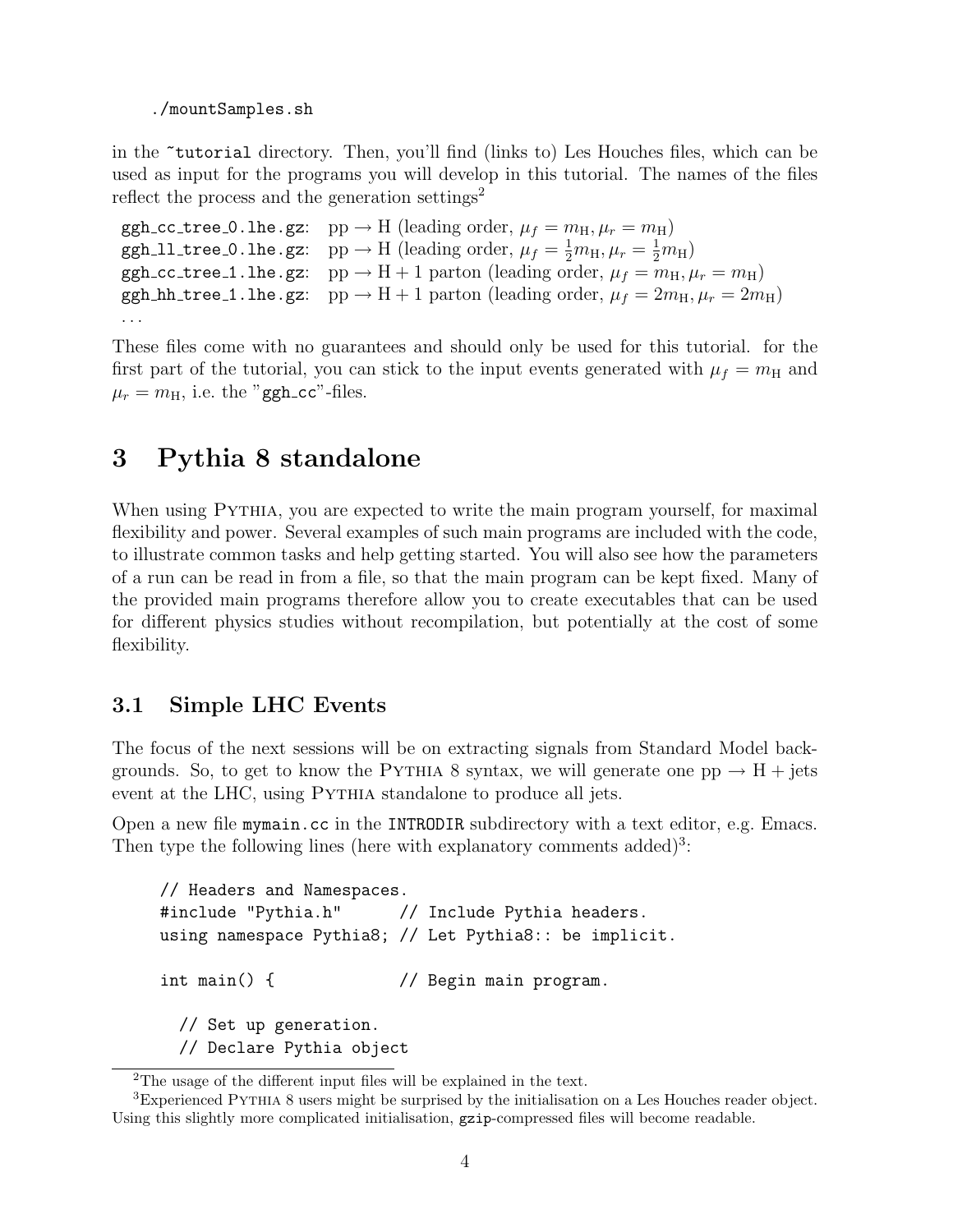```
Pythia pythia;
 // Declare Les Houches event file reader.
 LHAupLHEF lhareader("./ggh_cc_tree_0.lhe.gz");
 // Initialise pythia on LHE file for gg-> H
 pythia.init(&lhareader);
 // Generate event(s).
 // Generate an(other) event. Fill event record.
 pythia.next();
 // End main program with error-free return.
 return 0;
}
```
Next you need to edit the Makefile (the one in the INTRODIR subdirectory) so it knows what to do with mymain.cc. The line

```
# Create an executable for one of the normal test programs
```
main00 main01 main02 main03 ... main09 main10 main10 \

together with the following three lines enumerate the main programs that do not need any external libraries. Edit the last of these lines to include also mymain:

main40 mymain: \

Now you can compile and run your main program by typing

make mymain ./mymain.exe > mymain.out

You can then study mymain.out, especially the example of an event record. At this point you need to turn to Appendix A for a brief overview of the information stored in the event record.

An important part of the event record is that many copies of the same particle may exist, but only those with a positive status code are still present in the final state. For illustration, consider a gluon produced in the first initial state splitting of the  $gg \to H$ hard interaction. Initially, this parton will have a positive status code. When a shower branching changes properties of this gluon, then the new, changed gluon is added at the bottom of the then-current event record, but the old g is not removed. It is marked as decayed, however, by negating its status code. At any stage of the shower there is thus only one "current" copy of this gluon. When you understand the basic principles, see if you can find several copies of the a parton produced in the hard interaction, and check the status codes to figure out why each new copy has been added. Also note how the mother/daughter indices tie together the various copies.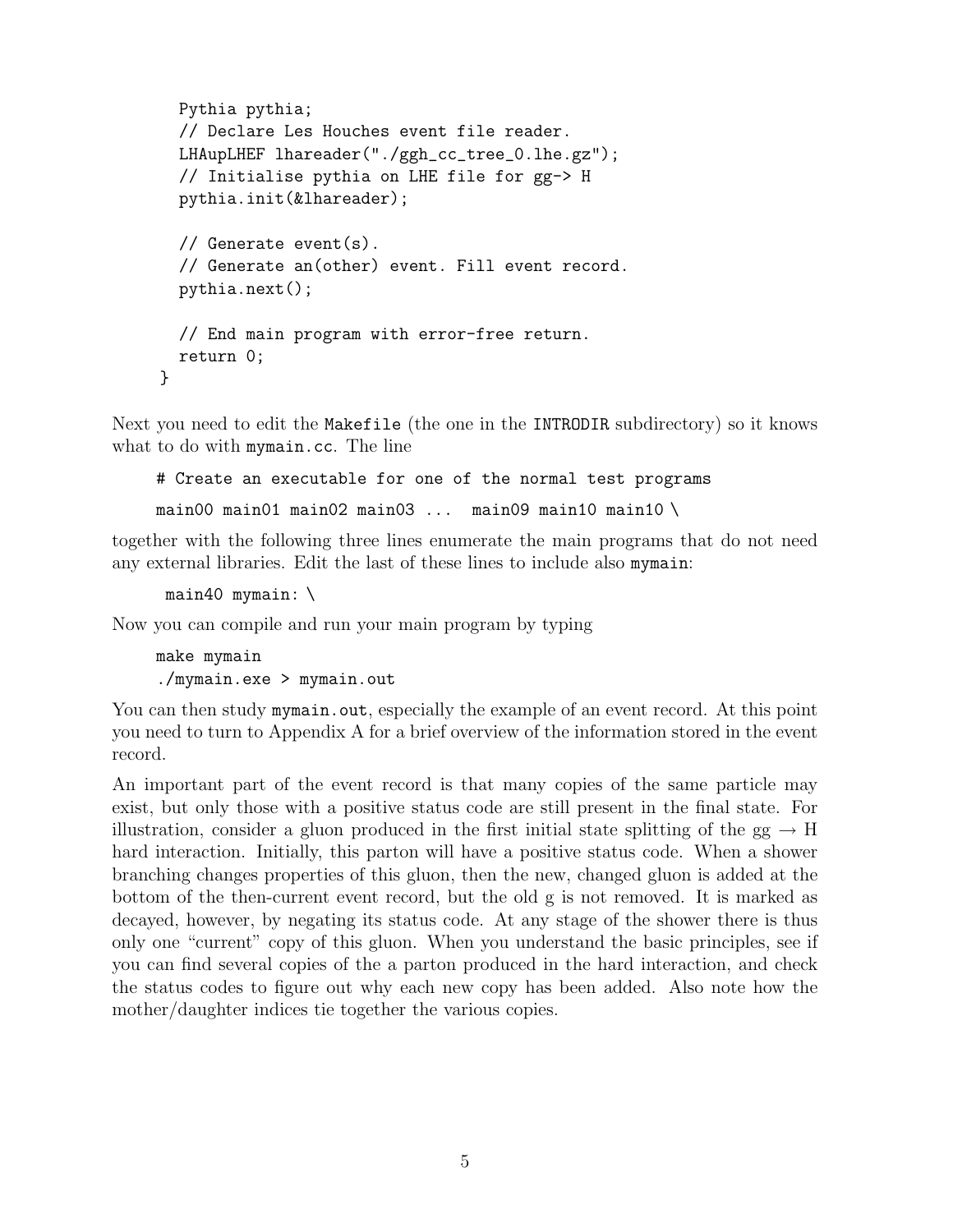#### 3.2 A first realistic analysis

We will now gradually expand the skeleton mymain program from above, towards what would be needed for a more realistic analysis setup.

• Generally, we wish to generate more than one event. To do this, introduce a loop around pythia.next() and pythia.event.list(), so the code now reads

```
for (int iEvent = 0; iEvent < 5; ++iEvent) {
  pythia.next();
  pythia.event.list();
}
```
Hereafter, we will call this the event loop. The program will now generate and print 5 events; each call to pythia.next() resets the event record and fills it with a new event. Once you start generating many events, it might be convenient to remove the pythia.event.list() call. By default, Pythia 8 will still print a record of the very first event.

• To obtain statistics on the number of events generated of the different kinds, and the estimated cross sections, add

```
pythia.stat();
```
just before the end of the program.

- During the run you may receive problem messages. These come in three kinds:
	- a warning is a minor problem that is automatically fixed by the program, at least approximately;
	- an error is a bigger problem, that is normally still automatically fixed by the program, by backing up and trying again;
	- $-$  an *abort* is such a major problem that the current event could not be completed; in such a rare case pythia.next() is false and the event should be skipped.

Thus the user need only be on the lookout for aborts. During event generation, a problem message is printed only the first time it occurs. The above-mentioned pythia.stat() will then tell you how many times each problem was encountered over the entire run.

• Looking at the pythia.event.list() listing for a few events at the beginning of each run is useful to make sure you are generating the right kind of events, at the right energies, etc. For real analyses, however, you need automated access to the event record. The Pythia event record provides many utilities to make this as simple and efficient as possible. To access all the particles in the event record, insert the following loop after pythia.next() (but fully enclosed by the event loop)

```
for (int i = 0; i < pythia.event.size(); ++i)
   cout \langle\langle "i = " \langle\langle i \rangle \langle \rangle id = " \langle pythia.event[i].id() \langle\langle
```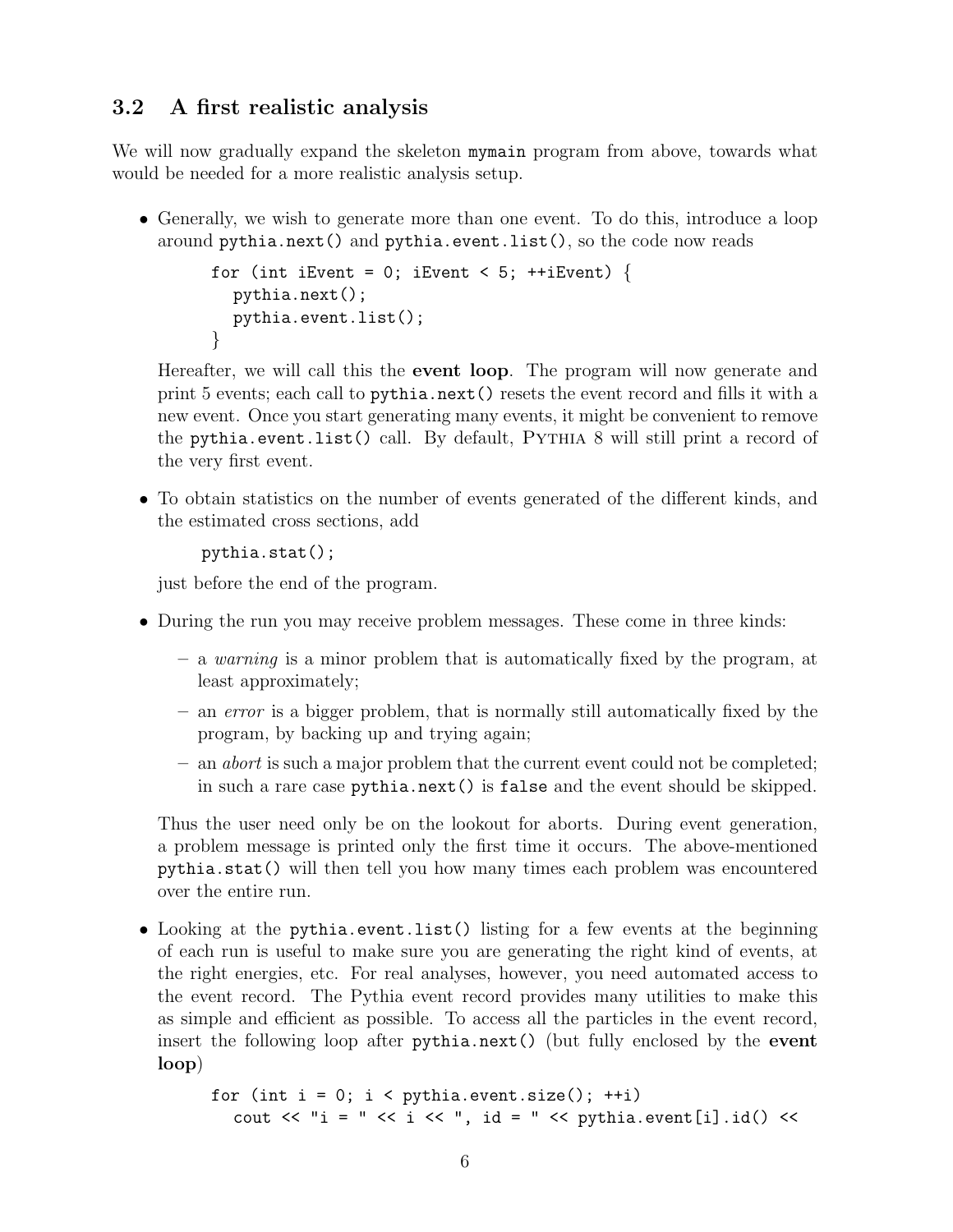endl;

which we will call the **particle loop**. Inside this loop, you can access the properties of each particle pythia.event[i]. For instance, the method  $id()$  returns the PDG identity code of a particle (see Appendix A). The cout statement, therefore, will give a list of the PDG code of every particle in the event record. All methods that give particle properties can be found following the "Particle properties" link in the section "Study output" in the left-hand menu in the manual, or in the file /path/to//Pythia/pythia8160/htmldoc/ParticleProperties.html.

• If you are e.g. only interested in final state partons, the isFinal() and isParton() methods can be applied to the event record entry:

```
for (int i = 0; i < pythia.event.size(); ++i)
          if(pythia.event[i].isFinal() && pythia.event[i].isParton())
                 cout \langle\langle "i = " \langle\langle i \langle i \rangle ", id = " \langle\langlepythia.event[i].id() << endl;
```
This will only print the PDG code of final state gluons, (anti)quarks and diquarks.

- In addition to the particle properties in the event listing, there are also methods that return many derived quantities for a particle, such as transverse momentum  $(pythia.event[i].pT())$ . Use this method to find the transverse momentum of the H-boson after the evolution, i.e. the last H-boson in the event record (which is of course cheating a bit, since in an experimental environment, it is a lot more complicated to isolate H-candidates).
- We now want to generate more events, say 1000. Make sure you remove all unnecessary output before you proceed. Then, let's study the shape the  $p_{TH}$ -spectrum. Inside PYTHIA is a very simple histogramming class, that can be used for rapid check/debug purposes. To book the histograms, insert before the event loop

```
Hist HistPTH("pT of H-boson", 50, 0., 500.);
```
where the last three arguments are the number of bins, the lower edge and the upper edge of the histogram, respectively. As an exercise, fill this histogram for each event with the transverse momentum of the H-boson after the evolution. For this, initialise a variable before the **particle loop**, and find the  $p<sub>T</sub>$  inside a particle loop:

```
double pT = 0.;
for (int i = pythia.event.size(); i > 0; --i)
  if( pythia.event[i].idAbs() == 25 ) {
       pT = pythia.event[i].pT();
       break;
  }
```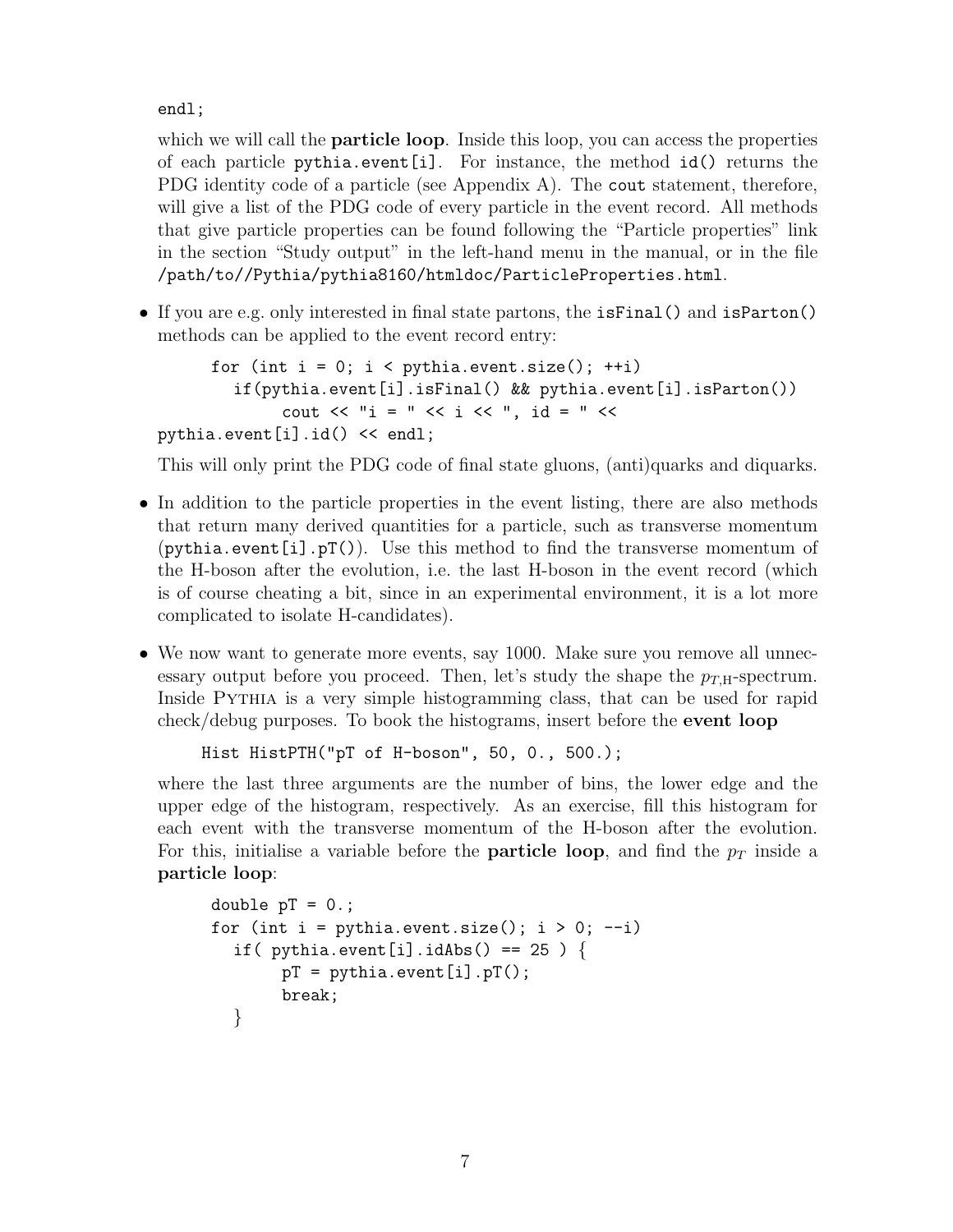Then, before the end of the event loop, insert

```
HistPTH.fill(pT);
```
to fill the histogram. To arrive at a correctly normalised histogram, include

HistPTH \*= pythia.info.sigmaGen() / pythia.info.nAccepted();

after the event loop and the pythia.stat() call. In this way, the sum of the heights of all histogram bins will give the correct cross section, irrespectively of how many events you requested<sup>4</sup>. Finally, to print the histograms to the terminal, add a line like

```
cout << HistPTH;
```
For comparison with merged results, it might be useful to save the output of this run.

## 4 Tree-level merged predictions

The main program we have constructed in the previous section has one drawback: All radiation will be produced by PYTHIA 8. This will give reliable results for soft and collinear configurations, but less so for multiple hard, well-separated jets. To model both soft/collinear and well-separated jets at the same time, we need to include matrix element calculations – which describe the production of multiple hard jets nicely – into the jet evolution of the parton shower. This can be done by supplying LHE files to PYTHIA 8, which will then internally be processed to perform a smooth transition from  $n$ -jet to  $n+1$ jet events. Several main programs illustrating matrix element + parton shower merging (MEPS) are included in the Pythia 8 distribution, offering a range of different merging schemes:

- Tree-level merging: MLM-style jet matching with MADGRAPH or ALPGEN, CKKW-L merging [5], and unitarised ME+PS merging (UMEPS) [6];
- Next-to-leading order merging:  $NL<sup>3</sup>$  merging, unitarised NLO+PS merging (UN-LOPS) [7].

Here, we will get to know the CKKW-L, UMEPS and UNLOPS schemes by manipulating some example main programs<sup>5</sup> We will use  $H + \leq 2$  jets as an example.

### 4.1 CKKW-L merging

CKKW-L merging [5] was the first merging scheme available in Pythia 8. For this school, we supply the example main program main-ckkwl.cc. This program uses the LH files in the examples directory to produce a result that similaneously describes  $H + 0, 1, 2$  jet

<sup>4</sup>Pythia cross sections are given in units of mb. If you instead prefer e.g. pb then multiply by 1e9.

<sup>&</sup>lt;sup>5</sup>A more concise tutorial on how to write a CKKW-L main program from scratch can be found at http://home.thep.lu.se/∼torbjorn/pythia8/mergingworksheet8160.pdf .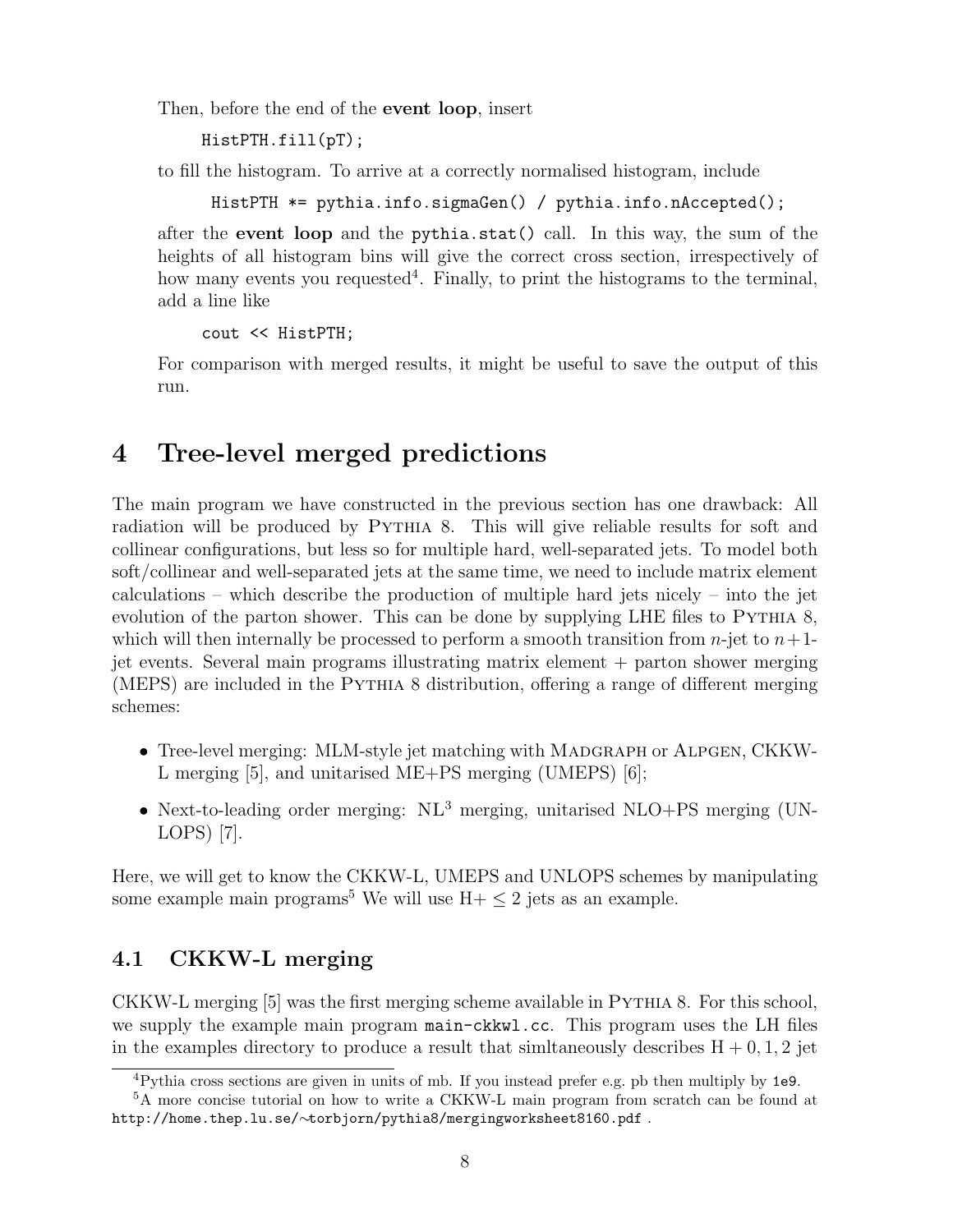observables with leading-order matrix elements, while also including PS resummation (i.e. arbitrarily many PS emissions). CKKW-L is described in the online manual under Link to other programs  $\rightarrow$  CKKW-L merging.

Take as an example one-jet observables (e.g. the transverse momentum of the jet in events with exactly one jet). In this case, we want to take a "hard" jet from the pp  $\rightarrow$  Hj matrix element (ME), while "soft" jets should be modelled by emissions off  $pp \rightarrow H$  states, generated by Pythia. This means that in order to smoothly merge these two samples, we have to know in which measure "hard" is defined, and which value of this measure separates the hard and soft regions. In main-ckkwl.cc, these definitions are

```
pythia.readString("Merging:doPTLundMerging = on");
pythia.readString("Merging:TMS = 15");
```
This will enable the merging procedure, with the merging scale defined through the evolution  $p_{\perp}$  of PYTHIA 8. Such a definition fixes what we mean when we talk about "hard" and "soft" jets<sup>6</sup>:

```
Hard jets: min{Any relative k<sub>⊥</sub> between sets of partons} > t_{\text{MS}}Soft jets: min{Any relative k<sub>⊥</sub> between sets of partons} \langle t_{\text{MS}} \rangle
```
Then, to define that we want to produce results for Higgs production, we set

```
pythia.readString("Merging:Process = pp>h");
```
and allow for full flexibility in the the Higgs decay products, by simply disregarding the decay products in the merging:

```
pythia.readString("Merging:mayRemoveDecayProducts = on");
```
Finally, we want to include the pre-generated ME events for up to two additional jets. This is communicated to PYTHIA by setting

pythia.readString("Merging:nJetMax = 2");

Then, main-ckkwl.cc will start generating events, reading from the LHE file with the highest parton multiplicity first. Each event after the merging comes with a weight

```
double weight = pythia.info.mergingWeight();
```
which contains Sudakov factors to remove the double counting between samples of different multiplicity,  $\alpha_{s}$ -ratios to incorporate  $\alpha_{s}$ -running, and ratios of parton distributions to include variable factoriation scales. This weight must be used to fill histogram bins. As an exercise, convince yourself that the variation in this weight is moderate.

main-ckkwl.cc finishes by normalising the histograms for each sub-sample by the correct cross section

<sup>6</sup>There is of course a plethora of possilbe hardness criteria. For this reason, CKKW-L merging in Pythia 8 allows you to define your very own merging scale (please consult the manual for details).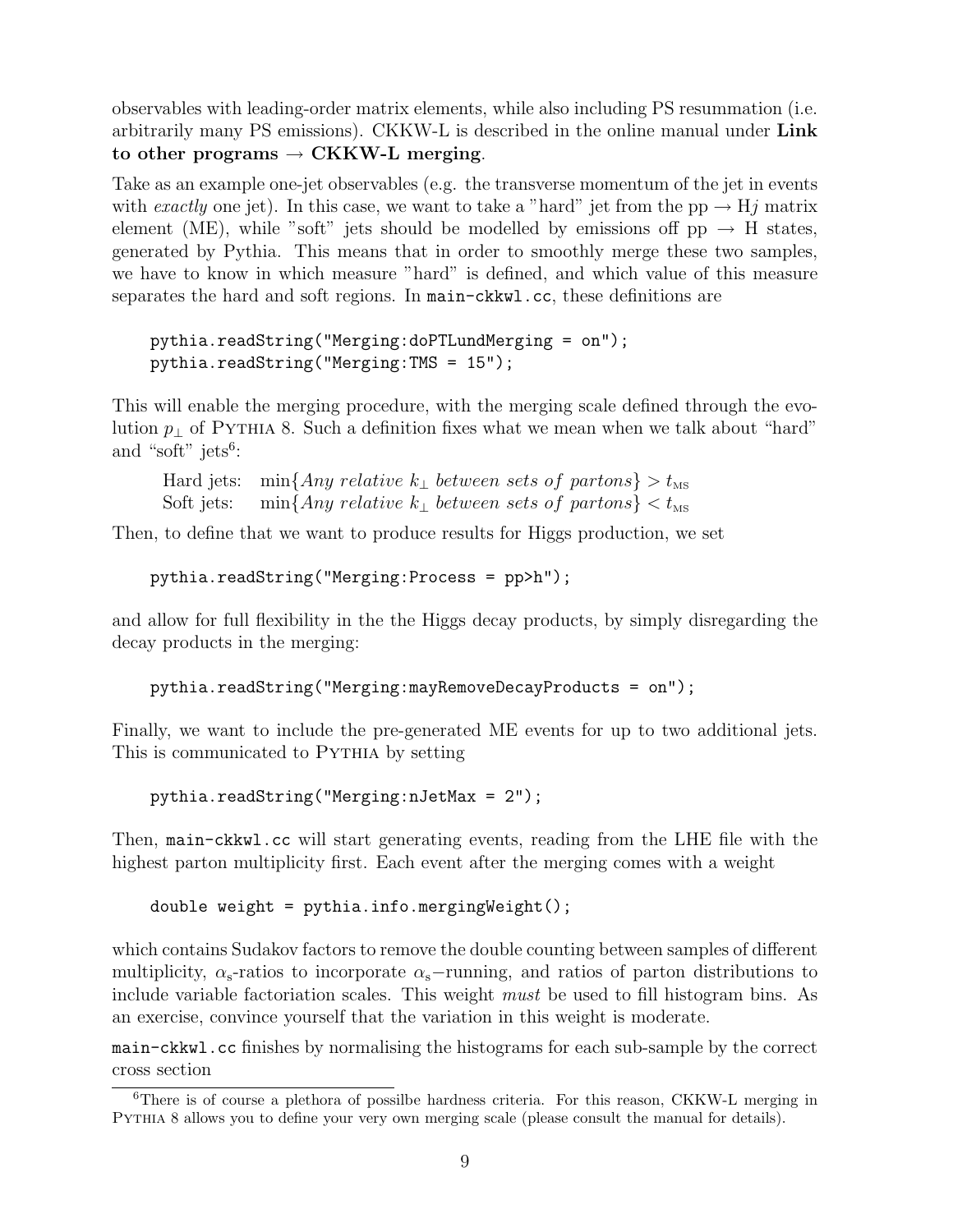SubHistPTH  $*= 1e9 * pythia.info.sizemaGen() / pythia.info.nAccepted();$ 

and then adding the histograms

HistPTH += SubHistPTH;

You can compile and main-ckkwl.cc by issuing the commands

make main-ckkwl ./main-ckkwl.exe

Now that we understand the main program, let us (a) compare to the full result of simply showering the Higgs production process, (b) check in which  $p_{\perp}$  regions which jet multiplicity contributes, (c) vary the merging scale value TMS.

If you would like to get your hands dirty on some CKKW-L details, check out the collection of main programs for CKKW-L merging (main81.cc-main85.cc) that Pythia 8 offers. Each of these require a different level of knowledge about the merging procedure. main85.cc is intended as a black box. However, before you get stuck on CKKW-L, it is useful to know that other, more modern, merging schemes are available in Pythia 8.

#### 4.2 Unitarised ME+PS merging

One main disadvantage of classical merging schemes is the matrix element calculations that are included into the parton shower might contain large logarithmic contributions that cannot be cancelled by the shower resummation. These terms can, particularly for small merging scales, lead to changes of the inclusive cross section after multi-jet merging. A better shower would ameliorate this issues. Still, such problems reveal that the merging scale value is not a purely technical parameter, but should be chosen in a sensible range.

However, it is possible to demote the merging scale to a technical parameter without having to improve the PS resummation. Rather, improved approximate virtual corrections can be employed, resulting in a scheme called unitarised ME+PS merging, short UMEPS [6]. The basic idea is simple: Subtract what you add, then the inclusive cross section will stay fixed. The way this "add-subtract" scheme is facilitated (without disturbing the description of well-separated jets) closely follows the prescription how (un-merged) parton showers preserve the inclusive cross section. UMEPS is described in the online manual under Link to other programs  $\rightarrow$  UMEPS merging.

For this school, we supply a sample main program<sup>7</sup> for UMEPS merging, main-umeps.cc. The main program starts by setting the merging scale value

```
pythia.readString("Merging:TMS = 15");
```
Note that the actual merging scale definition will be set on a sample-by-sample basis. Then, the core scattering is defined

<sup>7</sup>The standard UMEPS sample main program is main86.cc, which already yields HepMC event output. Since we don't need these features for this tutorial, we use a stripped-down main program.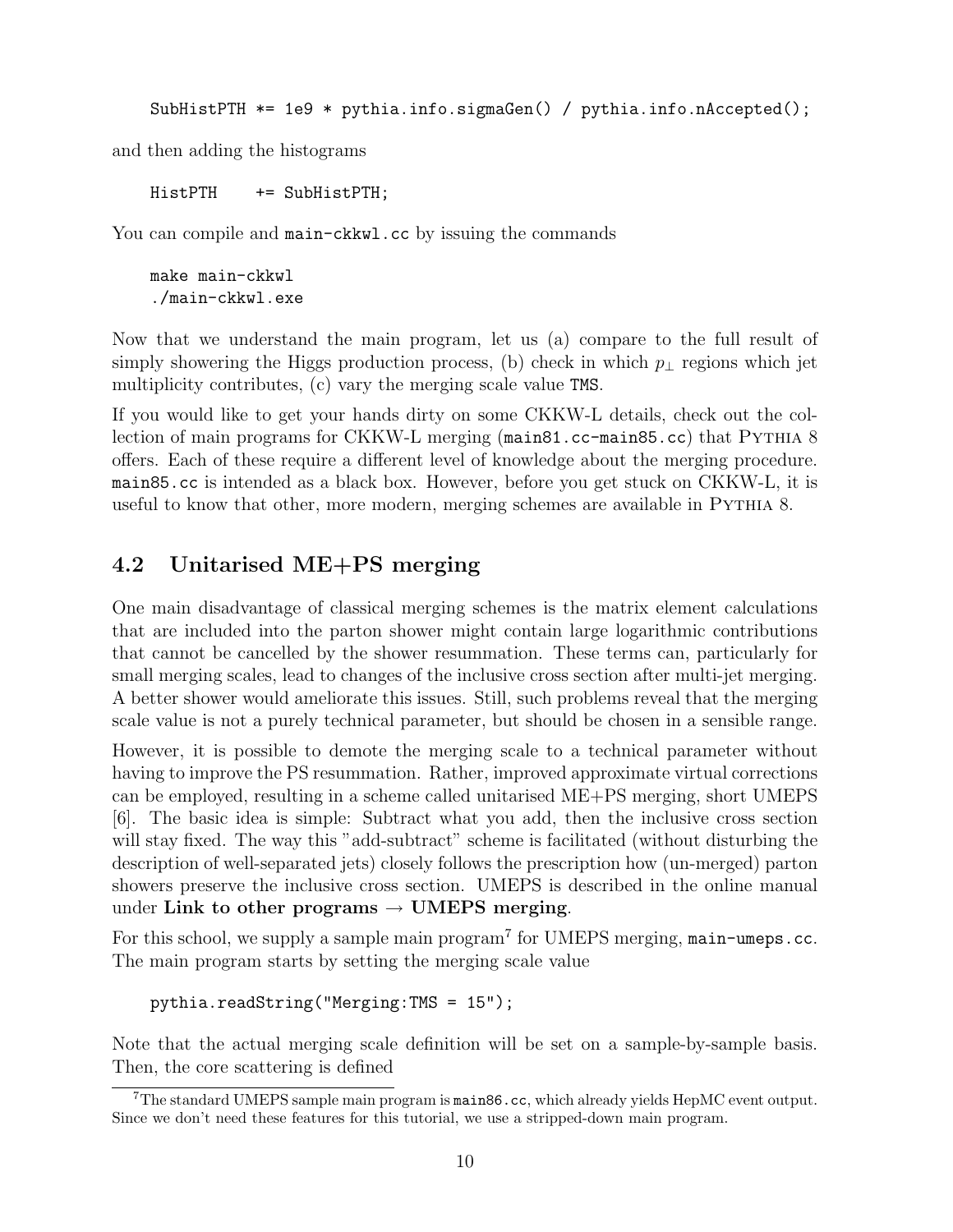```
pythia.readString("Merging:Process = pp>h");
pythia.readString("Merging:mayRemoveDecayProducts = on");
```
and the maximal number of additional partons in the matrix element calculation is set

```
pythia.readString("Merging:nJetMax = 2");
```
The event generation code starts after these settings. Note that this code is split into an "additive" part (the loop over njetcounterLO), followed by a "subtractive" part (the loop over njetcounterCT).

In the additive part of UMEPS, the merging scale is defined by

```
pythia.readString("Merging:doUMEPSTree = on");
```
This is currently the only merging scale definition for UMEPS, and corresponds to separating hard and soft jets according to  $\min\{p_{\perp evol}\}\$ . The setting

```
pythia.readString("Merging:nRecluster = 0");
```
is also necessary to ensure that the algorithm works as expected (see below). Histograms bins for observables in this additive part should, as in CKKW-L, be filled with the weight containing Sudakov-,  $\alpha_s$  and PDf-factors,

double weight =  $python$ ythia.info.mergingWeight $()$ ;

and the resulting sub-sample histogram should added to the to-be merged histogram. In the subtractive part of UMEPS, we define the merging scale by

```
pythia.readString("Merging:doUMEPSSubt = on");
pythia.readString("Merging:nRecluster = 1");
```
This enables the trick that is at the very heat of UMEPS: In a parton shower, approximate virtual corrections  $V_{ps}$  and approximate real emissions  $R_{ps}$  cancel because  $V_{ps} = -\int R_{ps}$ . Thus, the inclusive cross section is not changed by the parton shower. This cancellation is however spoiled when merging a real emission matrix element  $R_{me}$ , since  $R_{me} \neq R_{ps}$ . The subtractive part of UMEPS puts  $V_{umeps} = -\int R_{me}$ , thus explicitly enforcing the parton-shower-like cancellation. The necessary integration is enabled by putting Merging:nRecluster = 1. As always, the result should be histogrammed with the weight

```
double weight = pythia.info.mergingWeight();
```
Now, the resulting sub-sample histograms should be subtracted from the to-be merged result.

You can compile and main-umeps.cc by issuing the commands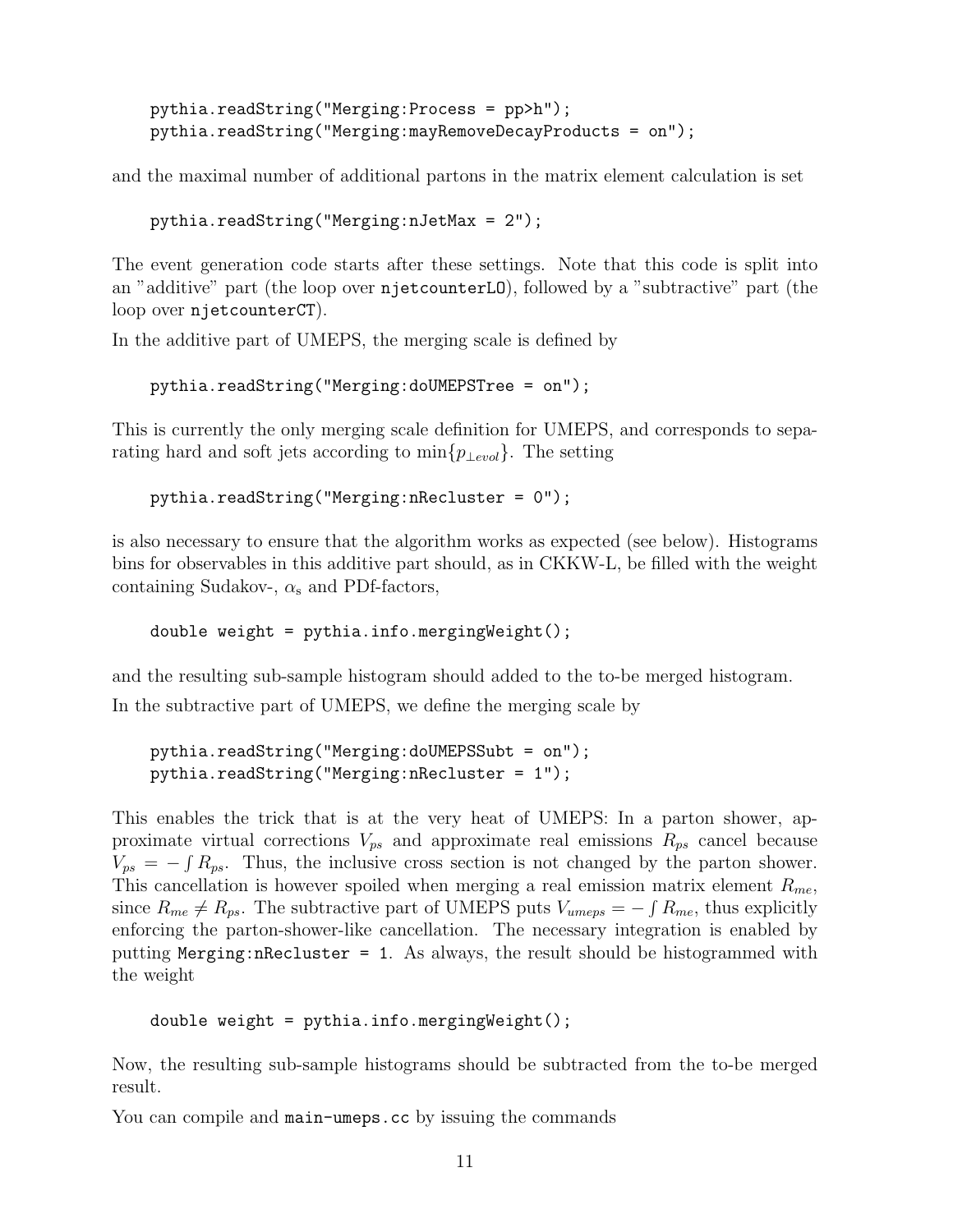make main-umeps ./main-umeps.exe

Once we have understood main-umeps.cc, let us find the average weight (for one particular number of additional ME partons) of the additive parts of UMEPS, and compare this to the average weight (of the same parton multiplicity) in CKKW-L. Further, change the merging scale value in UMEPS, and try to understand the changes. Compare the merged results between CKKW-L and UMEPS.

If you have finished these challenges, you should take the opportunity to try a few other options. Below are given some examples, but feel free to pick something else that you would be more interested in.

In the next session, you will move one step further in the history of merging schemes. To assess the theoretical uncertainties of current merging methods, you will use the best method we have so far in Pythia 8: NLO multi-jet merging in the UNLOPS scheme.

## 5 Next-to-leading order merging

This part of the tutorial is optional, and will indeed partly be covered elsewhere.

The most recent development in combining fixed-order calculations and parton shower resummation is next-to-leading order merging. This is different from NLO matching (e.g. POWHEG and MC@NLO) because it allows to describe different parton multiplicities simultaneously at NLO accuracy. NLO merging schemes are the successor of tree-level merging schemes.

In this tutorial, we will assess the uncertainties of the unitarised NLO+PS merging method (UNLOPS, [7]). For this, we will depart from our usual practise of simply printing histograms to the terminal. Instead, we will use a sample main program that uses HepMC output, which can then be analysed with RIVET. We will briefly describe the main program used for this study, and come back to the actual uncertainty estimates below.

#### 5.1 main88.cc

UNLOPS merging is the direct extention of UMEPS to NLO accuracy. For this school, we would like our simulation to describe  $H + 0$  and  $H + 1$  jet simultaneously with NLO accuracy, describe  $H + 2$  jets with tree-level accuracy, and take all further jets from the PS approximation. This means we have to consider two types of input calculations: Tree-level and NLO inputs. For this school, we supply tree-level event samples produced with MadGraph, and NLO event samples produced with POWHEG-BOX. UNLOPS then processes these samples in the following way:

(1) Use tree-level matrix elements for n partons as "seeds" for higher-order corrections (of  $\mathcal{O}(\alpha_s^{n+2})$  and beyond), making sure that no  $\mathcal{O}(\alpha_s^{n+1})$  are produced.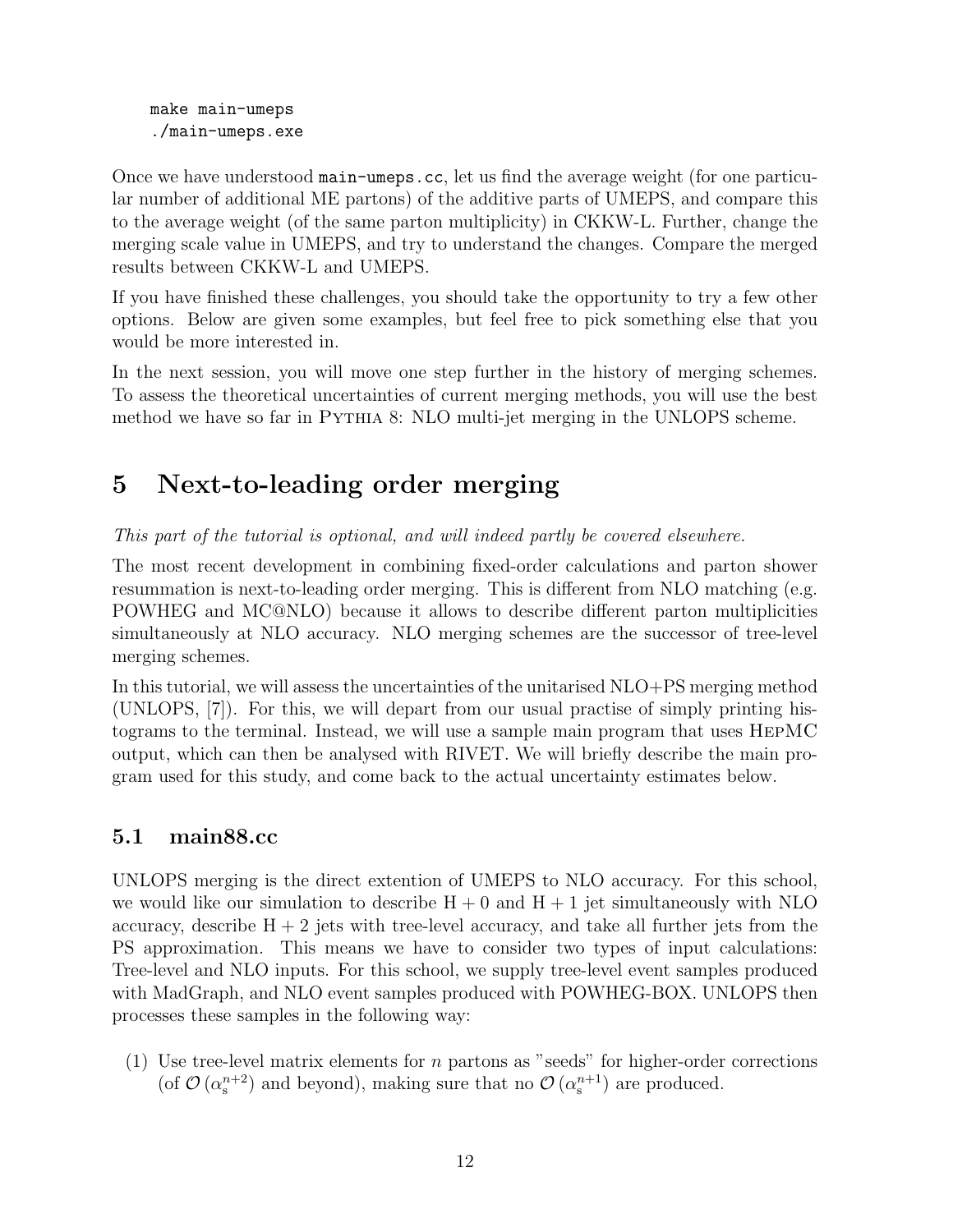- (2) Add the NLO samples, making sure that no higher orders (of  $\mathcal{O}(\alpha_s^{n+2})$  and beyond) are produced.
- (3) Unitarise everything, making sure that no unwanted  $\mathcal{O}(\alpha_s^{n+1})$  terms are produced, i.e. ensure that the inclusive cross section is given by the  $H + 0$  NLO result.

This is done internally in main88.cc, the sample main program we will use to generate NLO merged results. In the event generation phase, main88.cc uses the tree-level input file twice (once for Step (1) and once for Step (3)), as well as using the NLO (POWHEG) inputs twice (once for Step (2) and once for Step (3)). main88.cc is described in detail in the online manual under Link to other programs  $\rightarrow$  NLO merging<sup>8</sup>.

main88.cc reads a settings file (e.g. main88.cmnd) for the necessary settings. It is important to set the switches

// Definition core process for merging Merging: Process  $Merging:$ mayRemoveDecayProducts = ? // Maximal number of additional LO jets. Merging:nJetMax = ? // Maximal number of additional NLO jets.  $Merging:nJetMaxNLO$  = ? // Merging scale value.  $Merging: TMS$  = ? // Values of (fixed) scales in the matrix element calculation.  $Merging: mufacInME$  = ?  $Merging: muRenInME$  = ? // Values of (fixed) scales for the PS lowest multiplicity process.  $Merging: mufac$  = ?  $Merging: muRen$  = ?

in such an input file. The process definition, maximal number of additional tree-level jets and merging scale value have already been discussed in the CKKW-L section. In addition, you now need to set the maximal number of additional jets for which an NLO event sample is available, and the renormalisation and factorisation scales with which the event samples have been produced. Finally, it is also necessary to set te scales which would be used in default PYTHIA 8 to evaluate the core scattering (i.e. for H production, the mass  $m<sub>H</sub>$ ). In the case of wimpy showers, the value of Merging:muFac further sets the shower starting scale in UNLOPS.

In general, you also need to generate tree-level- and POWHEG event samples as input for main88.cc. For this school, we have included some pre-calculated samples in the HIGGSDIR directory. The main program main88.cc assumes, to allow for a streamlined file parsing, a particular naming convention. All POWHEG event samples should be called

<sup>&</sup>lt;sup>8</sup>In fact, we have slightly changed main88.cc to be able to read compressed LHE files.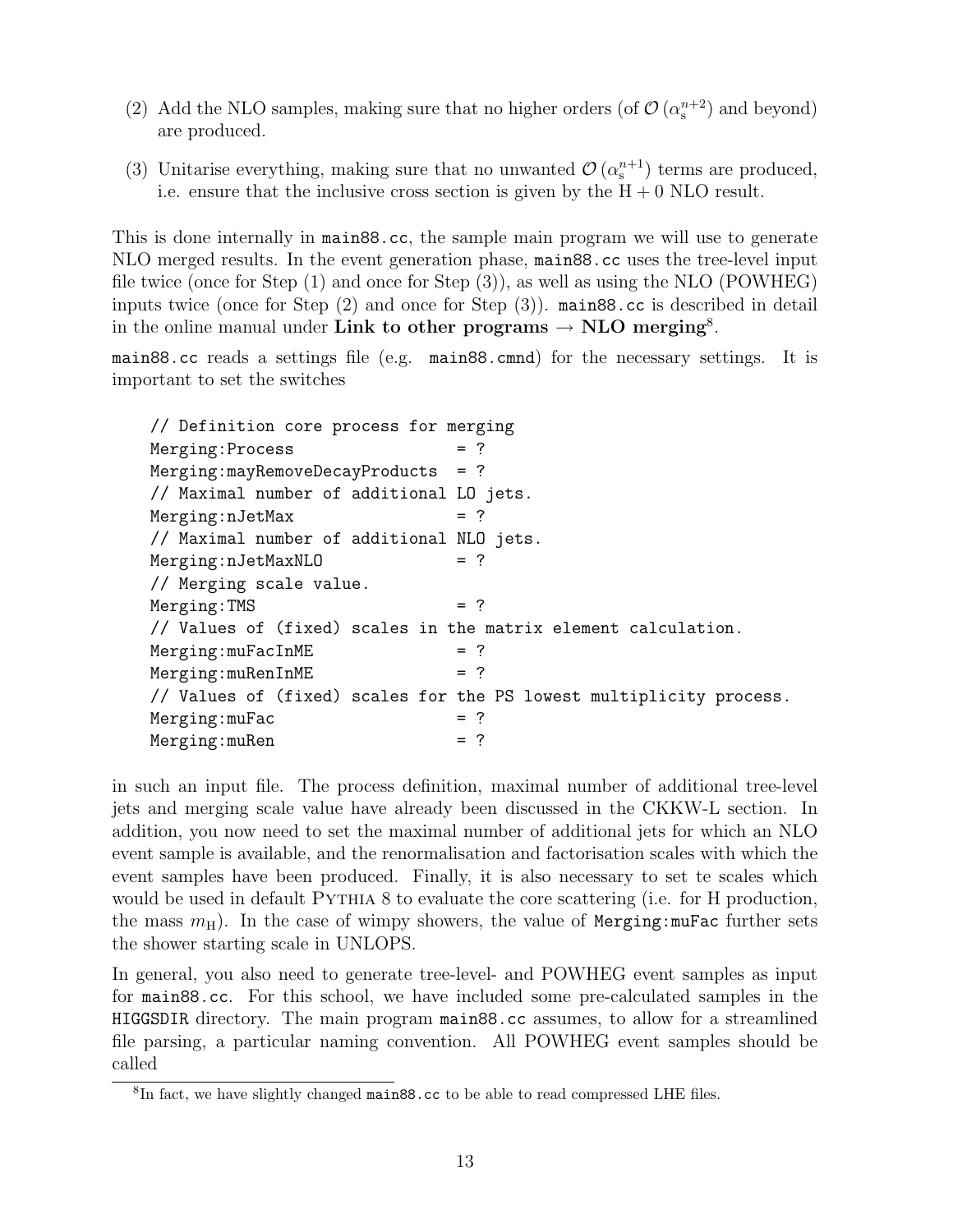#### myLHEF\_powheg\_njets.lhe.gz

where myLHEF is a free process idetifier, which is assumed to be identical for all samples belonging to one particular process. njets should give the number of additional partons that are described at NLO accuracy (i.e. not counting real-emission partons). POWHEG events for  $H + j@NLO$  could for example be called higgs\_powheg\_1.lhe.gz. Tree-level inputs are called

```
myLHEF_tree_njets.lhe.gz
```
A legitimate name for a tree-level sample with two additional jets could e.g. be higgs\_tree\_2.lhe.gz.

To use main88.cc, go into the HIGGSDIR directory and compile the main program

```
cd $HIGGSDIR
make main88
```
and run by issuing a command of the form

./main88.exe myInputFile myLHEF myHEPMCoutput

main88.cc will then, consecutively, read tree-level and POWHEG event samples, and produce HepMC events.

To get used to the program, produce only small number of events, and run

./main88.exe main88.cmnd ggh\_cc myHEPMCoutput

Can you identify the Steps (1)-(3) through the terminal output? Why is step (3) applied both to tree-level and POWHEG samples?

#### 5.2 Scale uncertainty estimates

In this part, we will try to estimate the scale uncertainty of the UNLOPS method. For this, we will vary  $\mu_f$  and  $\mu_r$  in the matrix element calculation, while keeping the scales in the parton shower resummation unchanged. In the HIGGSDIR directory, you can find event files produced with three different scale settings:

- Files whose name contains 11 have been generated with  $\mu_f = \mu_r = \frac{1}{2}m_H$
- Files whose name contains cc have been generated with  $\mu_f = \mu_r = m_H$
- Files whose name contains hh have been generated with  $\mu_f = \mu_r = 2m_H$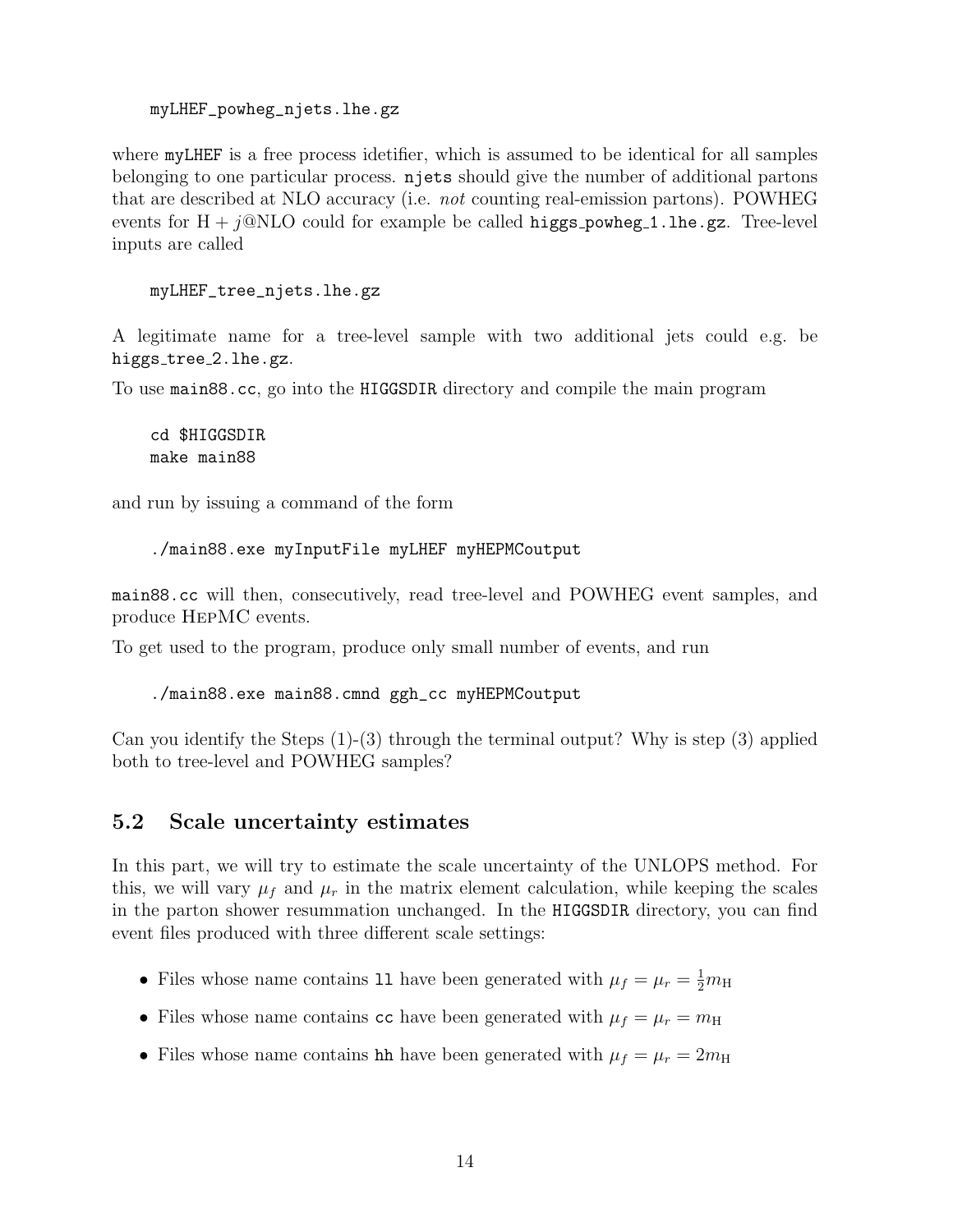Let us now investigate the scale uncertainty of the  $(H+0, 1@NLO)+(H+2@LO)$  prediction. We will use the analysis MC<sub>HJETS</sub> of RIVET to do this.

For each (fixed-order) scale setting, you will need to change Merging:muFacInME and Merging:muRenInME in your input file and use the correct LHE samples.

We use HEPMC events to parse the PYTHIA 8 output to RIVET. However, HEPMC event files quickly become prohibitively large. This is why RIVET allows the usage of fifo pipes to pass the events at generator run time, without having to store large intermediate files. PYTHIA 8 will write a single event to the pipe, and RIVET will read and analyse this event. To make this as simple as possible, you can use the BASH script run.sh. This script allows to run both Pythia 8 and RIVET in the background of one common terminal. To use run.sh, make it executable

chmod +x run.sh

and infer it by

./run.sh

main88.cc needs to be compiled before running the script. You will have to change the name of LHE files, log-files and aida output files in the script, and the scales in the settings file, if you want to generate histograms with different scale choices.

Now, try to do the following

- Run main88.cc, for the central scales, with only  $(H + 0@NLO)+(H + 1,2@LO)$ , and with  $H + 0$ ,  $1@NLO$  +  $(H + 2@LO)$ . Check the exclusive jet multiplicity of the MC HJETS analysis. Can you explain the differences?
- Run main88.cc, with  $H + 0.1@NLO$  +  $(H + 2@LO)$  for the three scale choices

(a) 
$$
\mu_f = \mu_r = \frac{1}{2}m_H = 62.5 \text{ GeV}
$$

- (b)  $\mu_f = \mu_r = m_H = 125 \text{ GeV}$
- (c)  $\mu_f = \mu_r = 2m_H = 250 \text{ GeV}$

Display the results together, and try to understand the differences.

• Switch between wimpy and power showers by changing the settings TimeShower:pTmaxMatch and SpaceShower:pTmaxMatch.

Finally, compare the UNLOPS results to the results of the other Event Generators. This is most conveniently done if you display the variations as uncertainty band. You can modify the script

```
~/tutorials/higgs/plotit.sh
```
for this purpose. Type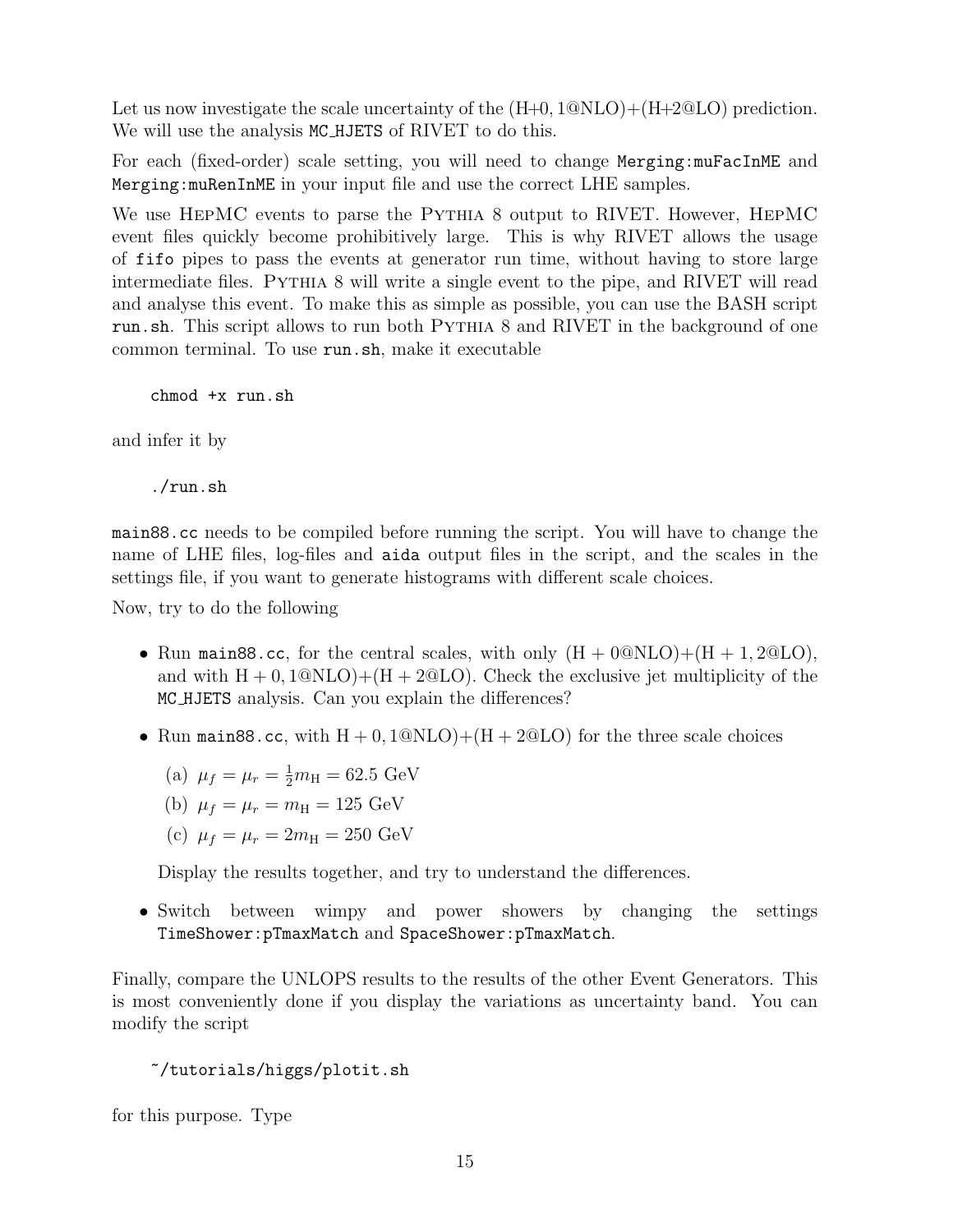cd ~/tutorials/higgs/ ./plotit.sh -help

to find out about the script.

This concludes the generator-specific part of the tutorials. Don't hesitate to contact us [8] if you have further questions.

### Bonus: Some interesting settings

You are now free to play with further options in the input file (or use the pythia.readString method directly in your code), and make changes such as:

- Tune:  $pp = 5$  (or other values between 1 and 7) Different combined tunes, in particular to radiation and multiple interactions parameters. In part this reflects that no generator is perfect, and also not all data is perfect, so different emphasis will result in different optima. Currently, the default tune for LHC is Tune 4C, (which can also be explicityly set by Tune:  $pp = 5$ ). What happens if you switch to Tune A2, which is a recent tune that can be used by putting Tune:  $pp = 7$ ?
- PartonLevel:FSR = off switch off final-state radiation.
- PartonLevel:ISR = off switch off initial-state radiation.
- PartonLevel:MPI = off switch off multiple interactions.
- TimeShower:pTmaxMatch = 1 wimpy final state showers (default).
- SpaceShower:pTmaxMatch = 1 wimpy initial state showers (non-default).

For debugging your code for instance, it might be reasonable to switch off multiple interactions, so that you can produce plots more quickly.

The philosophy of Pythia is to make every parameter available to the user. A complete list of changeable settings can be found in the online manual. Have a look at the switches related to MEPS merging. As additional challenge, think about which switches are dangerous, i.e. will maximally corrupt your predictions. Can you isolate a singularly bad setting? Why does the prediction deteriorate with the changes?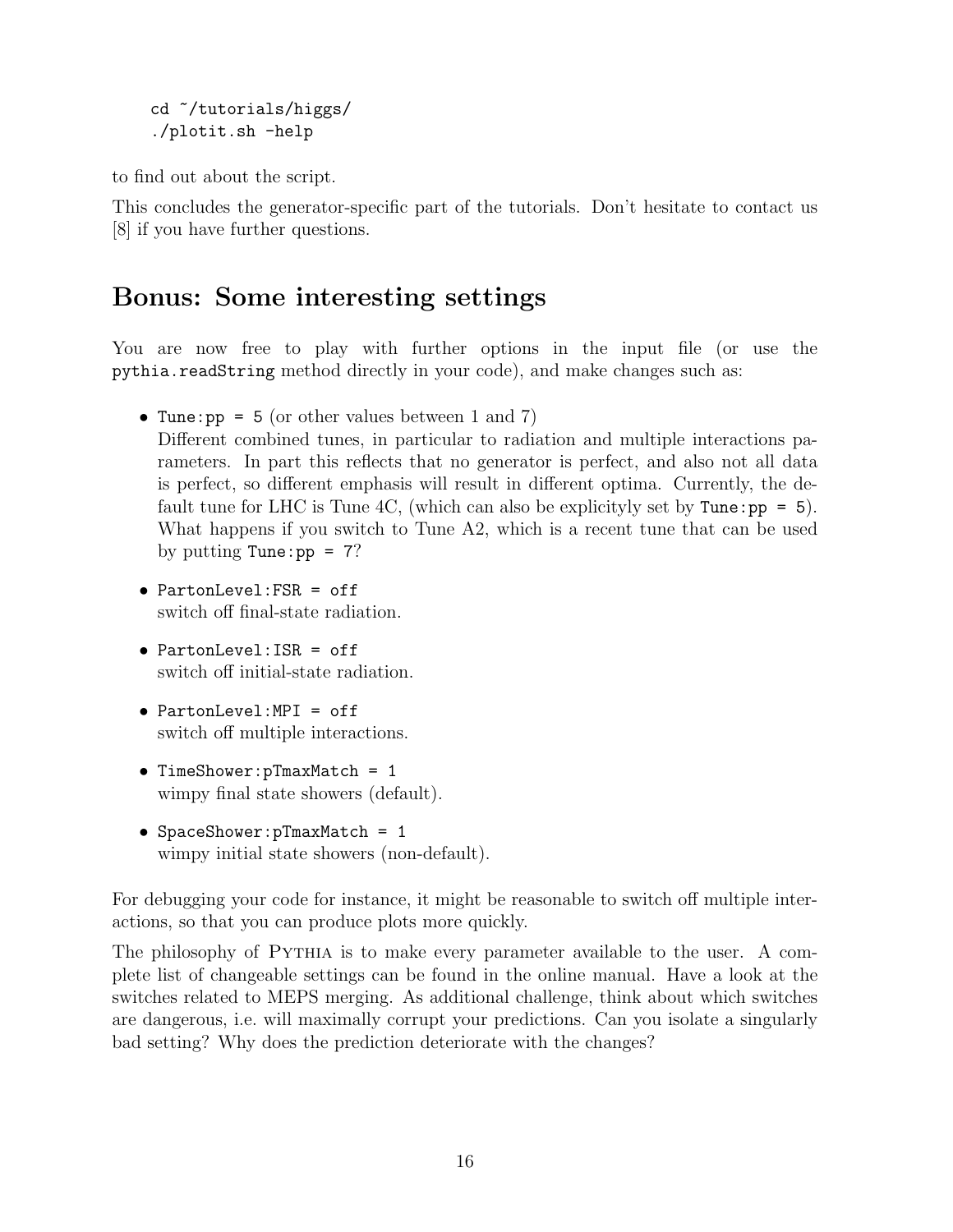### A The Event Record

The event record is set up to store every step in the evolution from an initial lowmultiplicity partonic process to a final high-multiplicity hadronic state, in the order that new particles are generated. The record is a vector of particles, that expands to fit the needs of the current event (plus some additional pieces of information not discussed here). Thus event[i] is the i'th particle of the current event, and you may study its properties by using various event[i].method() possibilities.

The event.list() listing provides the main properties of each particles, by column:

- no, the index number of the particle (i above);
- id, the PDG particle identity code (method id());
- name, a plain text rendering of the particle name (method name()), within brackets for initial or intermediate particles and without for final-state ones;
- status, the reason why a new particle was added to the event record (method status());
- mothers and daughters, documentation on the event history (methods mother1(), mother2(), daughter1() and daughter2());
- colours, the colour flow of the process (methods col() and acol());
- p\_x, p\_y, p\_z and e, the components of the momentum four-vector  $(p_x, p_y, p_z, E)$ , in units of GeV with  $c = 1$  (methods  $px()$ ,  $py()$ ,  $pz()$  and  $e()$ );
- m, the mass, in units as above (method m()).

For a complete description of these and other particle properties (such as production and decay vertices, rapidity,  $p_{\perp}$ , etc), open the program's online documentation in a browser (see Section 2, point 6, above), scroll down to the "Study Output" section, and follow the "Particle Properties" link in the left-hand-side menu. For brief summaries on the less trivial of the ones above, read on.

#### A.1 Identity codes

A complete specification of the PDG codes is found in the Review of Particle Physics [3]. An online listing is available from

http://pdg.lbl.gov/2008/mcdata/mc particle id contents.html

| A short summary of the most common id codes would be |  |  |  |  |
|------------------------------------------------------|--|--|--|--|

|  |  |  |  |  |  | 1 d   11 e <sup>-</sup>   21 g   211 $\pi$ <sup>+</sup>   111 $\pi$ <sup>0</sup>   213 $\rho$ <sup>+</sup>   2112 n              |  |
|--|--|--|--|--|--|----------------------------------------------------------------------------------------------------------------------------------|--|
|  |  |  |  |  |  |                                                                                                                                  |  |
|  |  |  |  |  |  |                                                                                                                                  |  |
|  |  |  |  |  |  | 4 c   14 $\nu_{\mu}$   24 W <sup>+</sup>   411 D <sup>+</sup>   130 K <sup>0</sup> <sub>L</sub>   113 $\rho^0$   3112 $\Sigma^-$ |  |
|  |  |  |  |  |  |                                                                                                                                  |  |
|  |  |  |  |  |  |                                                                                                                                  |  |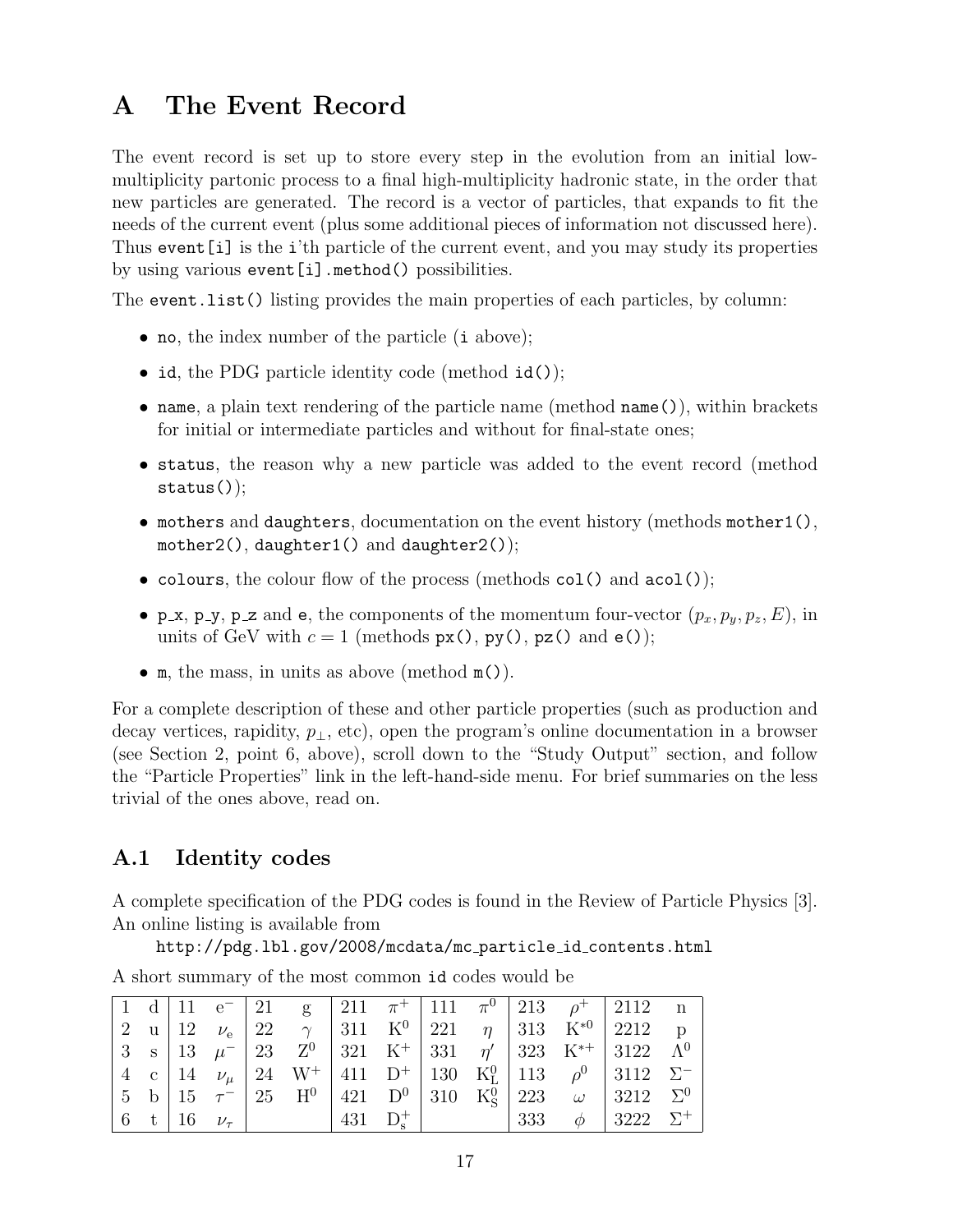Antiparticles to the above, where existing as separate entities, are given with a negative sign.

Note that simple meson and baryon codes are constructed from the constituent (anti)quark codes, with a final spin-state-counting digit  $2s + 1$  (K<sup>0</sup><sub>L</sub> and K<sup>0</sup><sub>S</sub> being exceptions), and with a set of further rules to make the codes unambiguous.

### A.2 Status codes

When a new particle is added to the event record, it is assigned a positive status code that describes why it has been added, as follows:

| code range | explanation                                                      |  |  |  |
|------------|------------------------------------------------------------------|--|--|--|
| $11 - 19$  | beam particles                                                   |  |  |  |
| $21 - 29$  | particles of the hardest subprocess                              |  |  |  |
| $31 - 39$  | particles of subsequent subprocesses in multiple interactions    |  |  |  |
| $41 - 49$  | particles produced by initial-state-showers                      |  |  |  |
| $51 - 59$  | particles produced by final-state-showers                        |  |  |  |
| $61 - 69$  | particles produced by beam-remnant treatment                     |  |  |  |
| $71 - 79$  | partons in preparation of hadronization process                  |  |  |  |
| $81 - 89$  | primary hadrons produced by hadronization process                |  |  |  |
| $91 - 99$  | particles produced in decay process, or by Bose-Einstein effects |  |  |  |

Whenever a particle is allowed to branch or decay further its status code is negated (but it is never removed from the event record), such that only particles in the final state remain with positive codes. The isfinal () method returns true/false for positive/negative status codes.

### A.3 History of parton shower branchings

The two mother and two daughter indices of each particle provide information on the history relationship between the different entries in the event record. The detailed rules depend on the particular physics step being described, as defined by the status code. As an example, in a  $2 \rightarrow 2$  process  $ab \rightarrow cd$ , the locations of a and b would set the mothers of c and  $d$ , with the reverse relationship for daughters. When the two mother or daughter indices are not consecutive they define a range between the first and last entry, such as a string system consisting of several partons fragment into several hadrons.

There are also several special cases. One such is when "the same" particle appears as a second copy, e.g. because its momentum has been shifted by it taking a recoil in the dipole picture of parton showers. Then the original has both daughter indices pointing to the same particle, which in its turn has both mother pointers referring back to the original. Another special case is the description of ISR by backwards evolution, where the mother is constructed at a later stage than the daughter, and therefore appears below in the event listing.

If you get confused by the different special-case storage options, the two pythia.event.motherList(i) and pythia.event.daughterList(i) methods are able